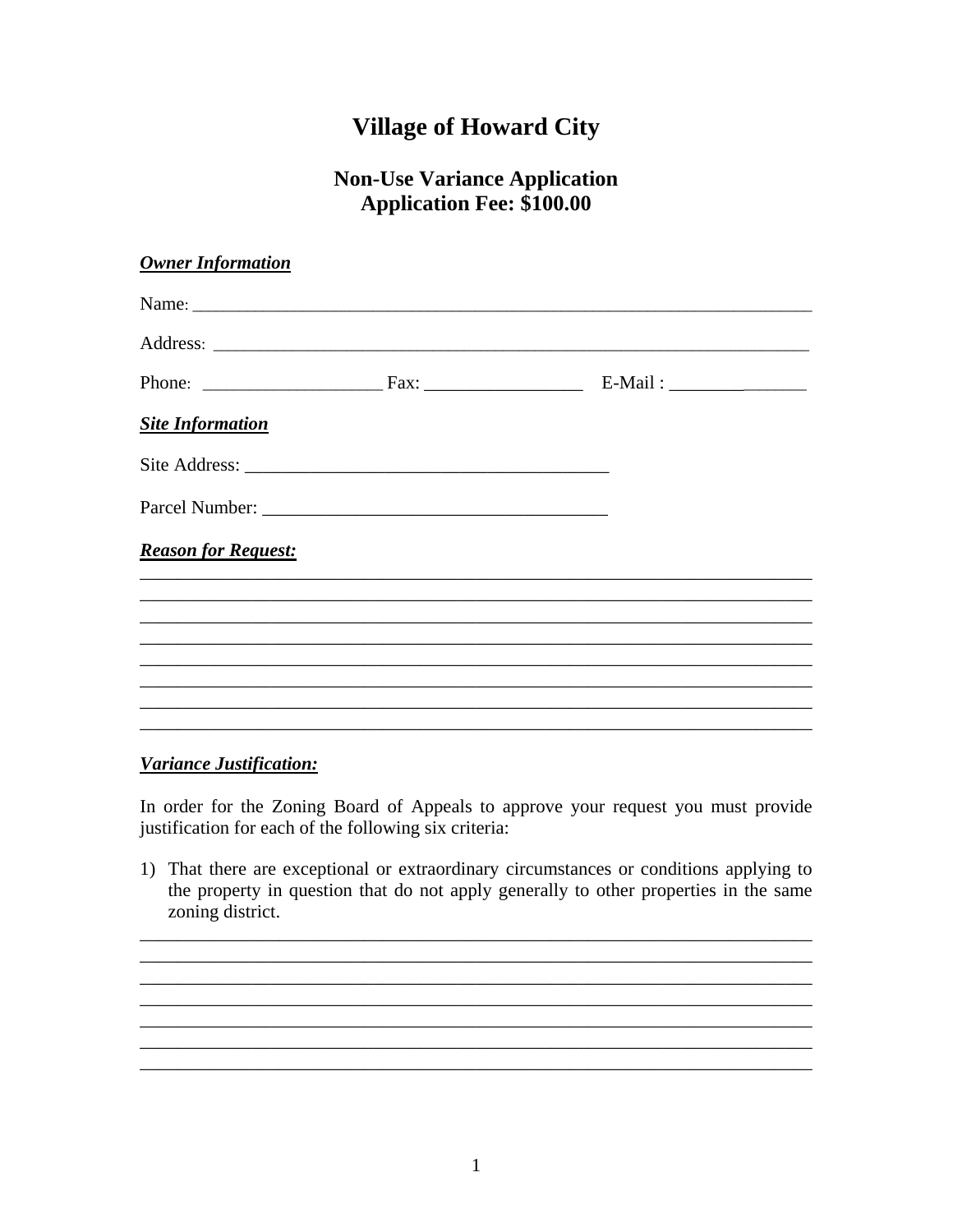2) That the condition or situation of the specific piece of property for which the variance is sought is not of so general or recurrent a nature as to make reasonably practical the formulation of a general regulation for such conditions or situations. Unique circumstances include: exceptional narrowness, shallowness or shape of a specific property on the effective date of this chapter, or by reason of exceptional topographic conditions or other extraordinary situation on the land, building or structure or by reason of the use or development of the property immediately adjoining the property in question, the literal enforcement of the requirements of this chapter would involve practical difficulties;

\_\_\_\_\_\_\_\_\_\_\_\_\_\_\_\_\_\_\_\_\_\_\_\_\_\_\_\_\_\_\_\_\_\_\_\_\_\_\_\_\_\_\_\_\_\_\_\_\_\_\_\_\_\_\_\_\_\_\_\_\_\_\_\_\_\_\_\_\_\_\_\_ \_\_\_\_\_\_\_\_\_\_\_\_\_\_\_\_\_\_\_\_\_\_\_\_\_\_\_\_\_\_\_\_\_\_\_\_\_\_\_\_\_\_\_\_\_\_\_\_\_\_\_\_\_\_\_\_\_\_\_\_\_\_\_\_\_\_\_\_\_\_\_\_ \_\_\_\_\_\_\_\_\_\_\_\_\_\_\_\_\_\_\_\_\_\_\_\_\_\_\_\_\_\_\_\_\_\_\_\_\_\_\_\_\_\_\_\_\_\_\_\_\_\_\_\_\_\_\_\_\_\_\_\_\_\_\_\_\_\_\_\_\_\_\_\_ \_\_\_\_\_\_\_\_\_\_\_\_\_\_\_\_\_\_\_\_\_\_\_\_\_\_\_\_\_\_\_\_\_\_\_\_\_\_\_\_\_\_\_\_\_\_\_\_\_\_\_\_\_\_\_\_\_\_\_\_\_\_\_\_\_\_\_\_\_\_\_\_ \_\_\_\_\_\_\_\_\_\_\_\_\_\_\_\_\_\_\_\_\_\_\_\_\_\_\_\_\_\_\_\_\_\_\_\_\_\_\_\_\_\_\_\_\_\_\_\_\_\_\_\_\_\_\_\_\_\_\_\_\_\_\_\_\_\_\_\_\_\_\_\_

3) That such variance is necessary for the preservation and enjoyment of a substantial property right similar to that possessed by other properties in the same zoning district and in the vicinity. The possibility of increased financial return shall not of itself be deemed sufficient to warrant a variance.

\_\_\_\_\_\_\_\_\_\_\_\_\_\_\_\_\_\_\_\_\_\_\_\_\_\_\_\_\_\_\_\_\_\_\_\_\_\_\_\_\_\_\_\_\_\_\_\_\_\_\_\_\_\_\_\_\_\_\_\_\_\_\_\_\_\_\_\_\_\_\_\_ \_\_\_\_\_\_\_\_\_\_\_\_\_\_\_\_\_\_\_\_\_\_\_\_\_\_\_\_\_\_\_\_\_\_\_\_\_\_\_\_\_\_\_\_\_\_\_\_\_\_\_\_\_\_\_\_\_\_\_\_\_\_\_\_\_\_\_\_\_\_\_\_ \_\_\_\_\_\_\_\_\_\_\_\_\_\_\_\_\_\_\_\_\_\_\_\_\_\_\_\_\_\_\_\_\_\_\_\_\_\_\_\_\_\_\_\_\_\_\_\_\_\_\_\_\_\_\_\_\_\_\_\_\_\_\_\_\_\_\_\_\_\_\_\_

 $\mathcal{L}_\mathcal{L} = \{ \mathcal{L}_\mathcal{L} = \{ \mathcal{L}_\mathcal{L} = \{ \mathcal{L}_\mathcal{L} = \{ \mathcal{L}_\mathcal{L} = \{ \mathcal{L}_\mathcal{L} = \{ \mathcal{L}_\mathcal{L} = \{ \mathcal{L}_\mathcal{L} = \{ \mathcal{L}_\mathcal{L} = \{ \mathcal{L}_\mathcal{L} = \{ \mathcal{L}_\mathcal{L} = \{ \mathcal{L}_\mathcal{L} = \{ \mathcal{L}_\mathcal{L} = \{ \mathcal{L}_\mathcal{L} = \{ \mathcal{L}_\mathcal{$ 

\_\_\_\_\_\_\_\_\_\_\_\_\_\_\_\_\_\_\_\_\_\_\_\_\_\_\_\_\_\_\_\_\_\_\_\_\_\_\_\_\_\_\_\_\_\_\_\_\_\_\_\_\_\_\_\_\_\_\_\_\_\_\_\_\_\_\_\_\_\_\_\_

\_\_\_\_\_\_\_\_\_\_\_\_\_\_\_\_\_\_\_\_\_\_\_\_\_\_\_\_\_\_\_\_\_\_\_\_\_\_\_\_\_\_\_\_\_\_\_\_\_\_\_\_\_\_\_\_\_\_\_\_\_\_\_\_\_\_\_\_\_\_\_\_

4) The variance will not be significantly detrimental to adjacent property and the surrounding neighborhood.

\_\_\_\_\_\_\_\_\_\_\_\_\_\_\_\_\_\_\_\_\_\_\_\_\_\_\_\_\_\_\_\_\_\_\_\_\_\_\_\_\_\_\_\_\_\_\_\_\_\_\_\_\_\_\_\_\_\_\_\_\_\_\_\_\_\_\_\_\_\_\_\_  $\mathcal{L}_\mathcal{L} = \{ \mathcal{L}_\mathcal{L} = \{ \mathcal{L}_\mathcal{L} = \{ \mathcal{L}_\mathcal{L} = \{ \mathcal{L}_\mathcal{L} = \{ \mathcal{L}_\mathcal{L} = \{ \mathcal{L}_\mathcal{L} = \{ \mathcal{L}_\mathcal{L} = \{ \mathcal{L}_\mathcal{L} = \{ \mathcal{L}_\mathcal{L} = \{ \mathcal{L}_\mathcal{L} = \{ \mathcal{L}_\mathcal{L} = \{ \mathcal{L}_\mathcal{L} = \{ \mathcal{L}_\mathcal{L} = \{ \mathcal{L}_\mathcal{$ \_\_\_\_\_\_\_\_\_\_\_\_\_\_\_\_\_\_\_\_\_\_\_\_\_\_\_\_\_\_\_\_\_\_\_\_\_\_\_\_\_\_\_\_\_\_\_\_\_\_\_\_\_\_\_\_\_\_\_\_\_\_\_\_\_\_\_\_\_\_\_\_  $\mathcal{L}_\mathcal{L} = \{ \mathcal{L}_\mathcal{L} = \{ \mathcal{L}_\mathcal{L} = \{ \mathcal{L}_\mathcal{L} = \{ \mathcal{L}_\mathcal{L} = \{ \mathcal{L}_\mathcal{L} = \{ \mathcal{L}_\mathcal{L} = \{ \mathcal{L}_\mathcal{L} = \{ \mathcal{L}_\mathcal{L} = \{ \mathcal{L}_\mathcal{L} = \{ \mathcal{L}_\mathcal{L} = \{ \mathcal{L}_\mathcal{L} = \{ \mathcal{L}_\mathcal{L} = \{ \mathcal{L}_\mathcal{L} = \{ \mathcal{L}_\mathcal{$ 

\_\_\_\_\_\_\_\_\_\_\_\_\_\_\_\_\_\_\_\_\_\_\_\_\_\_\_\_\_\_\_\_\_\_\_\_\_\_\_\_\_\_\_\_\_\_\_\_\_\_\_\_\_\_\_\_\_\_\_\_\_\_\_\_\_\_\_\_\_\_\_\_

\_\_\_\_\_\_\_\_\_\_\_\_\_\_\_\_\_\_\_\_\_\_\_\_\_\_\_\_\_\_\_\_\_\_\_\_\_\_\_\_\_\_\_\_\_\_\_\_\_\_\_\_\_\_\_\_\_\_\_\_\_\_\_\_\_\_\_\_\_\_\_\_  $\mathcal{L}_\text{max}$  and  $\mathcal{L}_\text{max}$  and  $\mathcal{L}_\text{max}$  and  $\mathcal{L}_\text{max}$  and  $\mathcal{L}_\text{max}$  and  $\mathcal{L}_\text{max}$ \_\_\_\_\_\_\_\_\_\_\_\_\_\_\_\_\_\_\_\_\_\_\_\_\_\_\_\_\_\_\_\_\_\_\_\_\_\_\_\_\_\_\_\_\_\_\_\_\_\_\_\_\_\_\_\_\_\_\_\_\_\_\_\_\_\_\_\_\_\_\_\_ \_\_\_\_\_\_\_\_\_\_\_\_\_\_\_\_\_\_\_\_\_\_\_\_\_\_\_\_\_\_\_\_\_\_\_\_\_\_\_\_\_\_\_\_\_\_\_\_\_\_\_\_\_\_\_\_\_\_\_\_\_\_\_\_\_\_\_\_\_\_\_\_

 $\_$  ,  $\_$  ,  $\_$  ,  $\_$  ,  $\_$  ,  $\_$  ,  $\_$  ,  $\_$  ,  $\_$  ,  $\_$  ,  $\_$  ,  $\_$  ,  $\_$  ,  $\_$  ,  $\_$  ,  $\_$  ,  $\_$  ,  $\_$  ,  $\_$  ,  $\_$  ,  $\_$  ,  $\_$  ,  $\_$  ,  $\_$  ,  $\_$  ,  $\_$  ,  $\_$  ,  $\_$  ,  $\_$  ,  $\_$  ,  $\_$  ,  $\_$  ,  $\_$  ,  $\_$  ,  $\_$  ,  $\_$  ,  $\_$  ,

\_\_\_\_\_\_\_\_\_\_\_\_\_\_\_\_\_\_\_\_\_\_\_\_\_\_\_\_\_\_\_\_\_\_\_\_\_\_\_\_\_\_\_\_\_\_\_\_\_\_\_\_\_\_\_\_\_\_\_\_\_\_\_\_\_\_\_\_\_\_\_\_

5) The variance will not impair the intent and purpose of this Ordinance.